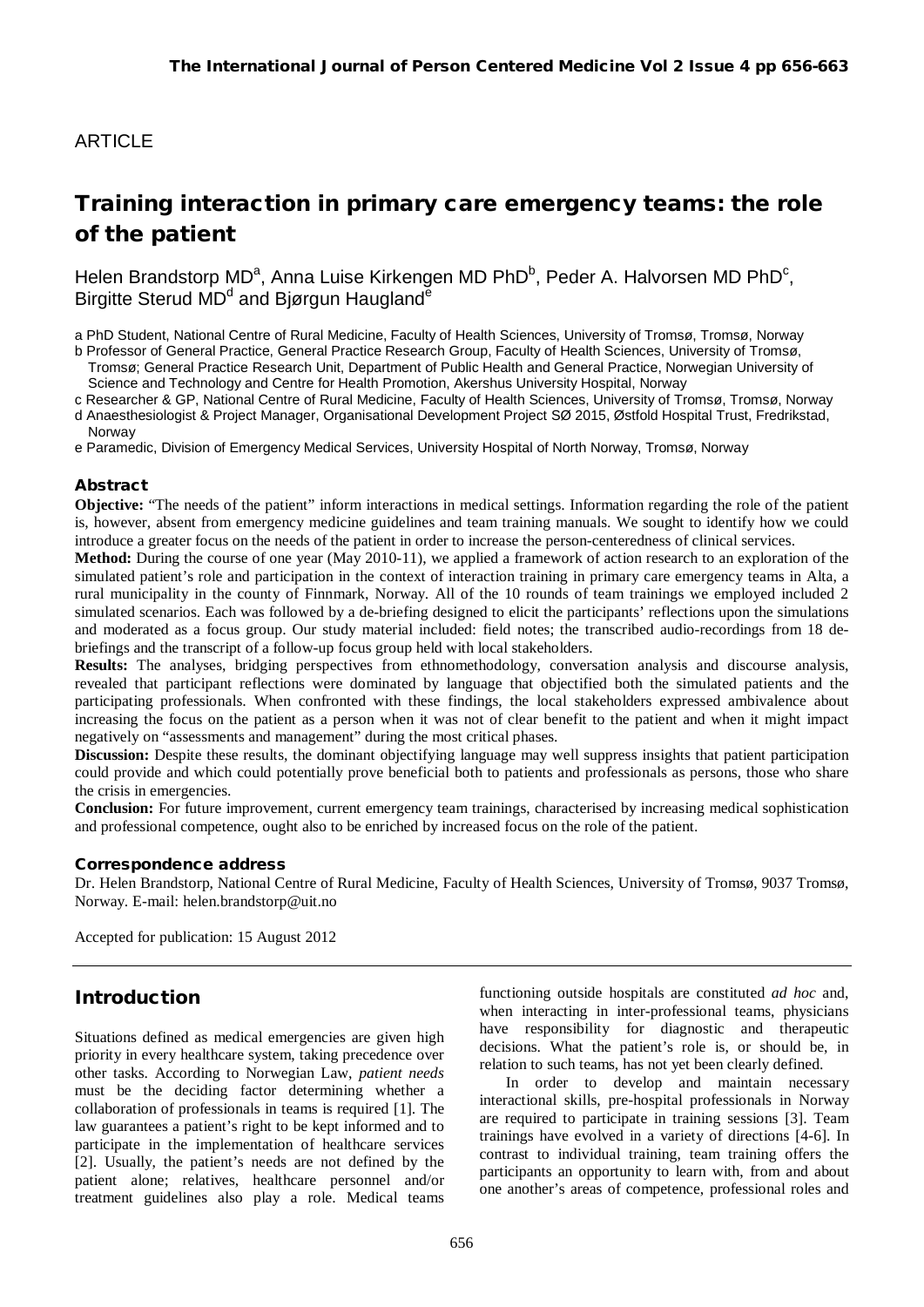experience [7]. De-briefing sessions following simulations are deemed vital to learning [8] and the presence of a live simulated patient has been found to heighten the sense of realism [9,10].

Since 2003, a team training model focused on hospital trauma teams' interactional skills [11], BEST (BEtter and Systematic Team Training), has been adapted to and implemented within community primary care emergency medicine services (C-BEST). To suit the local context and create a sense of content ownership, the model's structure includes a preparatory lecture followed by 2 simulations designed specifically for that local setting. Subsequent debriefings are semi-structured inquiries into participants' "reflections-on-actions" [12]. Initially, these trainings were facilitated by local general practitioners (GPs) [13]; later, nurses and paramedics were included and live simulated patients were introduced.

The inclusion of a live simulated patient in training sessions and debriefings is in accordance with the aims of "Patient Centred Medicine" [14], "Person Focused Healthcare" [15], as well as a model called "Person Centered Medicine" (PCM), which has been articulated fairly recently [16,17]. Proponents of PCM emphasise that the status of "personhood" must of necessity be accorded to medical professionals as well as patients, underlining that both the distress linked to crisis and the process toward healing are shared, inter-subjectively. A growing body of evidence documents the destructive impact that personal experience of serious distress has, at all physiological levels [18]. At the same time, caring therapeutic relationships [19-21] are seen to have a strong positive impact on the process of healing. Hippocratic medicine has expressed this phenomenon over the ages in its paramount ideal of, "giving the healing powers of nature a helping hand" [22,23].

The issue of autonomy is also crucial to an exploration of the appropriate involvement of patients in their encounters with medical services [24]. In the context of emergency medicine, that has been the focus primarily in such rare, albeit demanding, situations as when a patient refuses lifesaving treatment [25,26]. Patient autonomy and involvement may, however, be decisive in less extreme situations as well, as was found in a study of women who had undergone an emergency Caesarean section (Csection). When inquiries were made 3 months after the intervention, the women who felt they were *not* sufficiently involved in the decision to undergo a C-section were more likely to present with symptoms of post-traumatic stress (PTSS) as compared to those who felt that they *had been* sufficiently involved [27]. The possibilities for involving patients in decision-making may be no fewer in prehospital settings. Two Norwegian studies indicated that 70 - 84% of those patients in need of acute emergency care were not experiencing life-threatening conditions [28,29]. Most patients experiencing "red-response" emergencies are thus neither totally debilitated nor unconscious and would be capable of participation. Even someone in a deteriorating condition might be awake initially, when taken care of by the primary care team. A severely injured or debilitated person might feel encouraged by, and respond to, a caring, sensitive touch or hearing an empathic, "Keep breathing - we're here to help you!"

Nonetheless, advice regarding how to facilitate patient participation is still strikingly absent from such documents as local emergency plans [30], procedures [31-33] and regulations [3]. Similarly, no guidelines regarding the patient's role are provided to primary care emergency teams as part of their required training sessions.

Within a framework of action research, we set out to explore interaction training utilizing the C-BEST model in Alta, a rural municipality in the county of Finnmark, Norway, in order to identify possible ways to improve it. In the present study, we investigated the simulated patient's role and participation in the training sessions during the course of one year.

# Methodological and theoretical framework

Both the team training model and this study are grounded in the democratic principle that all participants are on an equal level despite their differing roles and competencies.

This principle of equality ensures a diversity of opinions and safeguards their expression; it is a prerequisite for interaction as it prevents the suppression of differences that often characterizes hierarchies. This principle is in accordance with the action research framework of the study, which allows for a close connection between theory and practice in the pursuit of change as facilitated by a democratic process [34]. It is reflected *in the model* through all participants being asked to share their responses during the debriefing sessions. It is reflected *in the study* through the inclusion of a discussion, held later, with a group of 7 local stakeholders, centrally placed healthcare professionals, all of whom had participated in at least 1 of the trainings. In both discussion formats, all participants were accorded an equal opportunity to influence the process while also being held equally accountable for their own contributions.

We deemed the approach proposed by Miller & Fox [35], which bridges the 3 methodologies of ethnomethodology, conversation analysis and discourse analysis, to be appropriate for the analysis of our material. These were: field notes taken during an initial lecture and 2 simulations, transcriptions of the de-briefings and transcripts of the follow-up focus group discussion which was held 6 months after the researcher's participation in the training sessions.

We applied *ethnomethodology* to explore the everyday interpretive practices through which a local view of reality is constructed [35,36]. According to the developer Harold Garfinkel [37], all reflection is necessarily constrained by the discourses and social settings in which one is socialised. Thus, reflections *describe* and, simultaneously, *constitute* realities.

We used *conversation analysis* of the transcribed debriefings to investigate how the professionals constituted social realities using speech as a complex form of interaction. Since language is the main means for defining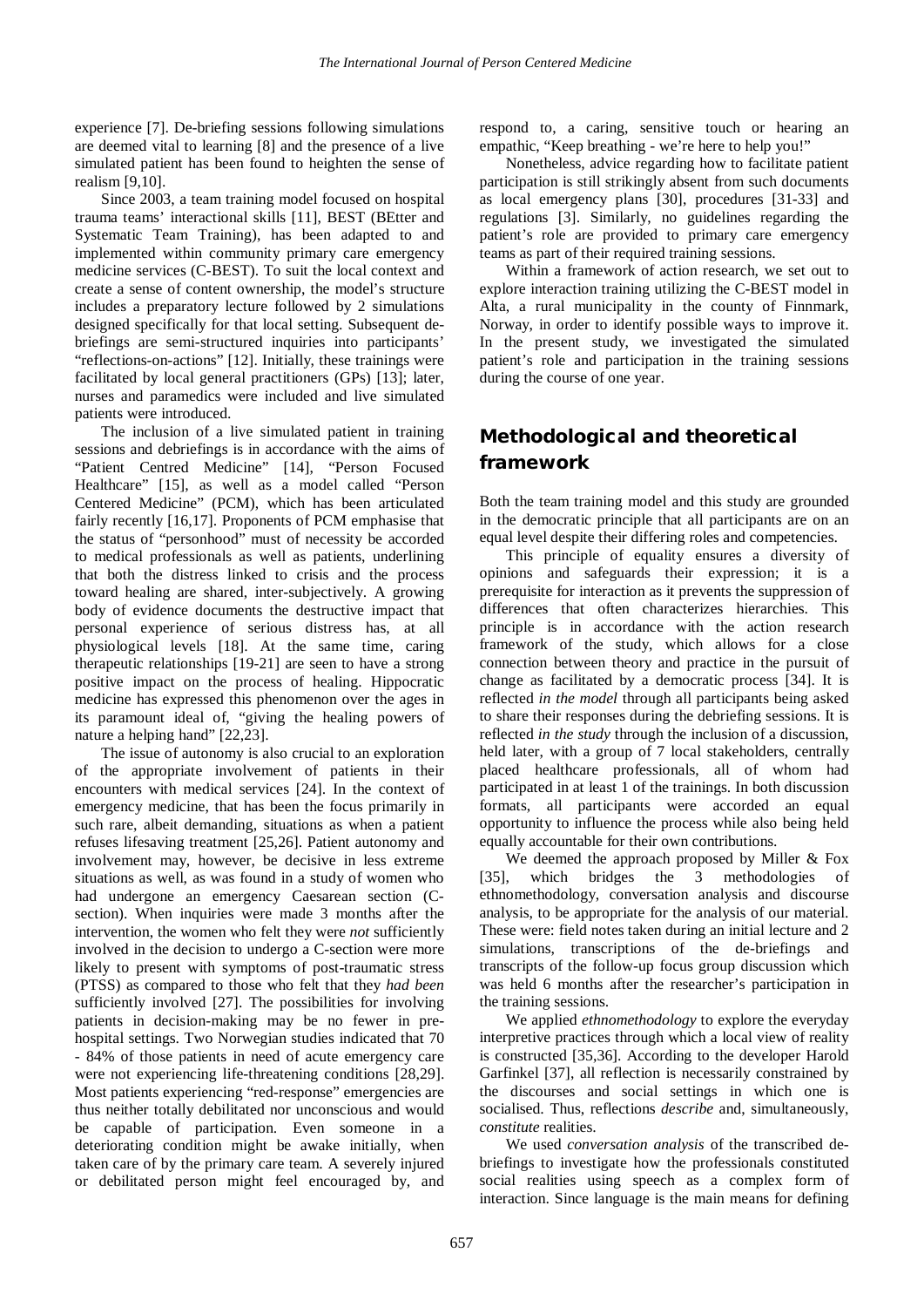a prevailing discourse, language is also a central means for changing it.

Finally, we analyzed the transcripts using *discourse analysis* in order to explore the relationships between language and power revealed therein. This approach to the materials enables the identification of dominant speakers as well as dominant trends in how language is used. It concurrently facilitates the identification of those speakers and language usages which are overpowered and thereby blocked from accessing the discourse.

Our approach has also been inspired by philosopher Hans Skjervheim [38], who coined the term "instrumental mistake." He emphasised that research regarding social phenomena is insufficient if based solely on pragmatictechnical methods and strict calculations. Human interaction is ambiguous, since one can relate to one's fellow human beings as both subjects and objects. One can engage another person as *somebody*, a subject, on an equal level or regard that person as *something*, an object, which we judge and treat, in accordance with our prejudices. To avoid the risk of objectifying the patient, patientprofessional encounters ought to be explored by a researcher who is not just an observer, but also a participant.

#### Participating researchers

The first author served as a part-time instructor and codeveloper of the C-BEST model for 5 years (2003-8), as well as being a GP in Deatnu/Tana, another rural municipality in Finnmark. There, she observed how frequently the reflections of simulated patients seemed to take team training participants by surprise. This motivated her to examine more closely the role of the patient in emergency care. She brought a valuable dual perspective to that inquiry: her prior experience with the model afforded her an insider's view that deepened her insight into current practices; her residing at another location allowed her an outsider's view of the specific local context, making it easier to pin-point opportunities for improvement.

All the authors of this paper are participants in an inter-professional research group, the "Uni-Group," bringing a diversity of perspectives to the entire research process. Due to their contribution to the analysis of the material, the local stakeholders must also be considered as co-researchers.

#### Material

The first author attended monthly trainings in Alta, one of the few places in Norway where these were offered regularly. For 1 year (May 2010 to May 2011), she acted as an *observing participant*, taking field notes during all of the initial lectures and the 2 simulations that followed each of them.

The initial lectures' primary topic was practical trauma care, including a short introduction to such teamwork skills as communication and leadership. These sessions were detailed regarding *what to do* with the patients but not *how to interact or communicate* with them. In the scenario

trainings, one of the instructors took the role of the simulated patient (patient-instructor). The second instructor observed the simulation while keeping his interventions to a minimum (observer-instructor). Almost all scenarios were time-critical, 1-patient accidents, though sometimes a "relative" was included. In 3 scenarios, the patient was an infant (mannequin) with a parent (live simulator). All were enacted as realistically as possible. For example, in 1 scenario, the teams actually drove to where a person was lying, in an awkward position, outside in the cold, near a road and wearing a helmet. The team's job was to suction the patient's mouth, provide breathing assistance, give reports, place the patient in the ambulance, insert IV-lines and then drive to the nearby primary care clinic for further intervention.

During the subsequent de-briefings, the first author adopted the role of a *participating observer* in a focus group-like approach [39]. The de-briefings aimed at elucidating the team members' reflections on their actions and interactions by requiring each of them to take a turn speaking and to talk to each other. The patient-instructor was present as a participant in a threefold role: as a colleague, as 1 of the instructors and as a simulated patient. During the first round, the participants expressed their personal responses to the question, "How did you experience the simulation?" The second round focused on the question, "What went well?" The question for the third round was, "What could have been done differently and how?" A total of 54 professionals - 6 medical students, 13 nurses, 18 ambulance personnel and 17 GPs, representing the majority of the GPs in Alta - constituted 10 different teams, performed 19 team training sessions. These generated 19 simulations and de-briefings, 1 of which could not be transcribed due to technical problems. The sessions were tape-recorded and then transcribed, *verbatim*, by the first author. The resulting transcripts were analysed in sequence in order to gain an overview of developments in how the de-briefings were conducted.

The final reflections emerged from the discussion among the 7 local stakeholders, based on preliminary findings from the analysis. Conducted by the first author 6 months after her participation in the training sessions, this discussion was also tape recorded, transcribed and included as part of the material for analysis.

The Regional Ethical Committee stated that their official approval was not required as the study neither involved patients nor sensitive information. All participants contributed on a voluntary basis and all signed informed consent forms.

#### Analysis of the transcripts

Seeking consensus at each step, the Uni-Group explored the participation of simulated patients. According to the rules agreed upon for a linguistic analysis of the debriefing transcripts, the  $1<sup>st</sup>$ -person voice, the voice of the "patient," was used as a starting point. Simulated relatives were also regarded as "patients." We marked 5 successive categories for patient representation: as a subject (termed "I"); addressed as a subject (termed "You"); as a bodily object (termed "He/She/It"); as a body part or function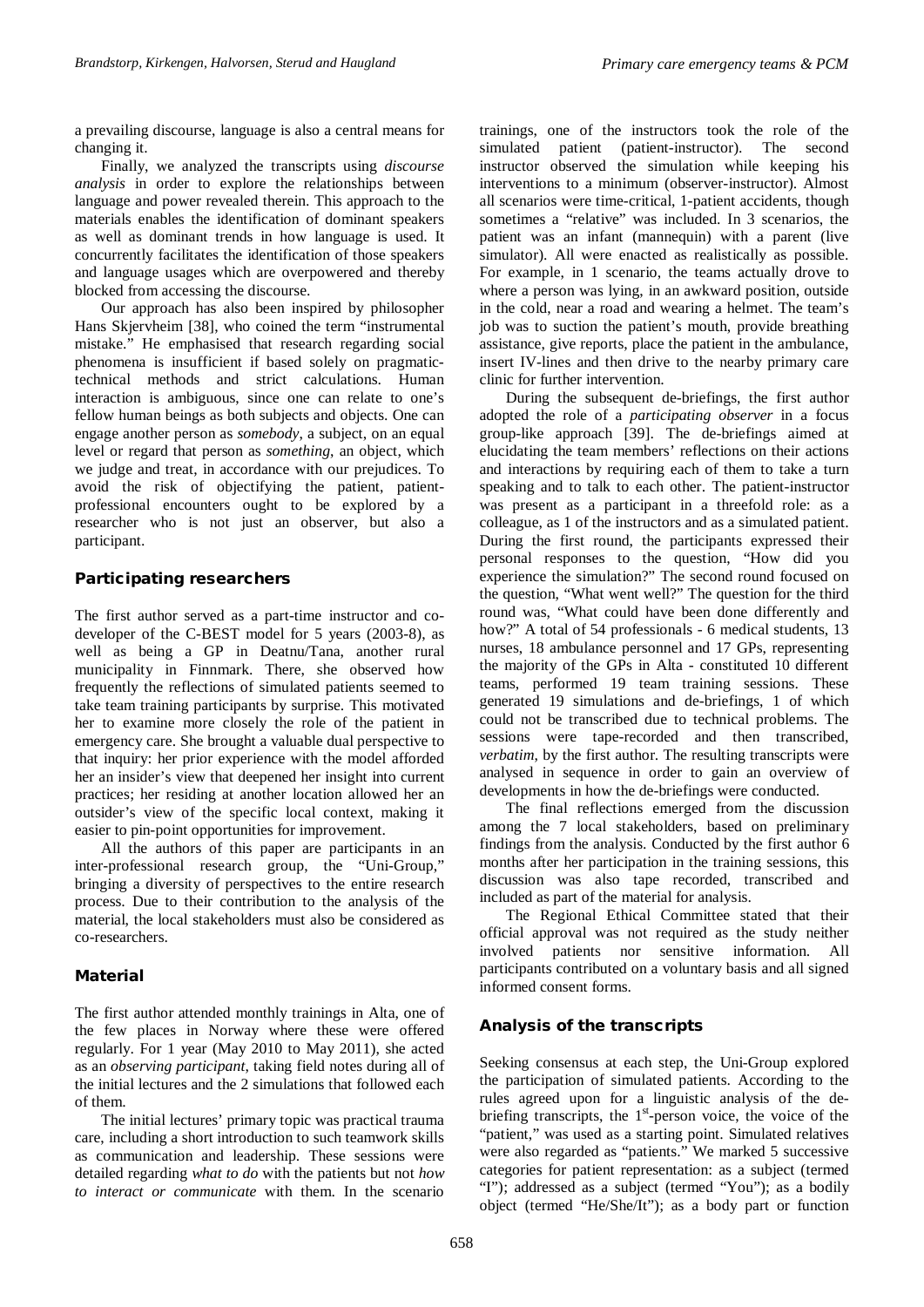(termed "This") and, as the locus of actions performed *on*  the body (termed "That").

The texts were read closely for patient utterances as an "I," formulated, for example, in*:* 

"I felt safe as a patient" or, "It felt as if I slid down from the bed during the trip."

Frequently, statements made by the instructor-patient reflected a blend of roles:

"I think you managed my neck very well, although that's always difficult to judge. But I tried all the time to be aware of how my neck was (handled). Anyway, I believe you did a good job. It was stable, which was good. You did well when turning me in several situations. I was lying in a rather twisted position, but you did this well."

This, and similar utterances, were categorised as  $1<sup>st</sup>$ person statements because, while they were mixed with objectifying  $3<sup>rd</sup>$ -person forms of speech (it was stable), they explicitly represented the subjective perspective of the patient-instructor (turning me; I was lying…). As such, they expressed their personal experience of being handled in a way that both felt (subjective) and was (objective) appropriate.

The second category "You-statements" were the trainees' direct responses to the "patient" such as:

*"*You might have received an injection of morphine"

or questions to the "patient" such as:

"Did you feel safe?"

Statements such as:

"I didn't understand that she'd been involved in an accident until I asked if she had an injury"

were also interpreted as regarding the patient as a reflecting person and were defined as "You-statements."

All other statements concerning the "patient" were *about* her or him and were quite diverse. In the third category of "He/She/It," the "patient" was spoken about as a bodily object:

"The question was whether he ought to be transported seated or lying down."

Another example came during a short evaluation:

This was because of the way he was lying. It was difficult to perform a proper check-up. And there was talk… " (P12) "Since he was talking, he could breathe." (A6) "Yes." (P12) "He was even awake." (A6)

The fourth category (the second objectifying category), "This," referred to bodily parts or functions:

"But the pulse? What about the pulse rate?" Or, "I was primarily concerned with the head. And the neck should have been stabilized immediately."

The fifth category, "That," referred to interventions or actions targeting the body as a kind of medium, an abstracted locus of the application of devices or standardised procedures:

"… but I delegated the blood pressure to you since it hadn't been taken and then I started to insert the infusion and picked up the pre-warmed "Ringer" and I got the needle inserted – when suddenly…." Or: "..Is what you're saying that you mainly had communication problems and that you were aware you faced an A and B problem on the ABC-checklist?"

Table 1 shows the total of the different types of statements: Table 2, details 2 types of proportions on 2 different levels: a) the percentage of the total number of reflections that were patient-related speech and b) the frequency of object-oriented language as compared to subject-oriented language. This overview formed the foundation of the Uni-Group's further analyses.

The transcripts from the final reflections, those of the stakeholder discussion group, were analysed differently. Each member of the Uni-Group identified relevant topics and from these, the first author extrapolated the core themes, which were then analysed through a collaborative discussion process.

#### Results

The C-BEST-model needed to be modified slightly. First, the simulated patient was asked directly to share her or his opinions in each of the de-briefing rounds. Also, the questions guiding the de-briefings were simplified into the 3 listed above. Next, the first author, acting as a moderator, refrained as much as possible from interrupting or leading the discussions, which made the sessions more close resemble a focus group process. Finally, the local instructors introduced new scenarios involving a change both of location (indoor swimming pool) and medical field (cardiology).

Between 17% - 41% (average 28 %) of the transcribed statements referred to the patient (Table 2). In all 18 transcripts, the proportion of statements referring to the patient as an object exceeded those referring to the patient as a subject (Table 2).

Although the people who had simulated patients or relatives were present during the de-briefings, they were generally talked *about* instead of *to* and predominantly referred to as a body, a body part/function or a locus of actions, instead of as persons with emotions, opinions and own resources. These findings did not correlate to the *degree of consciousness* displayed by the patients: the adult patients simulated complete unconsciousness in only 3 of the scenarios (Table 2).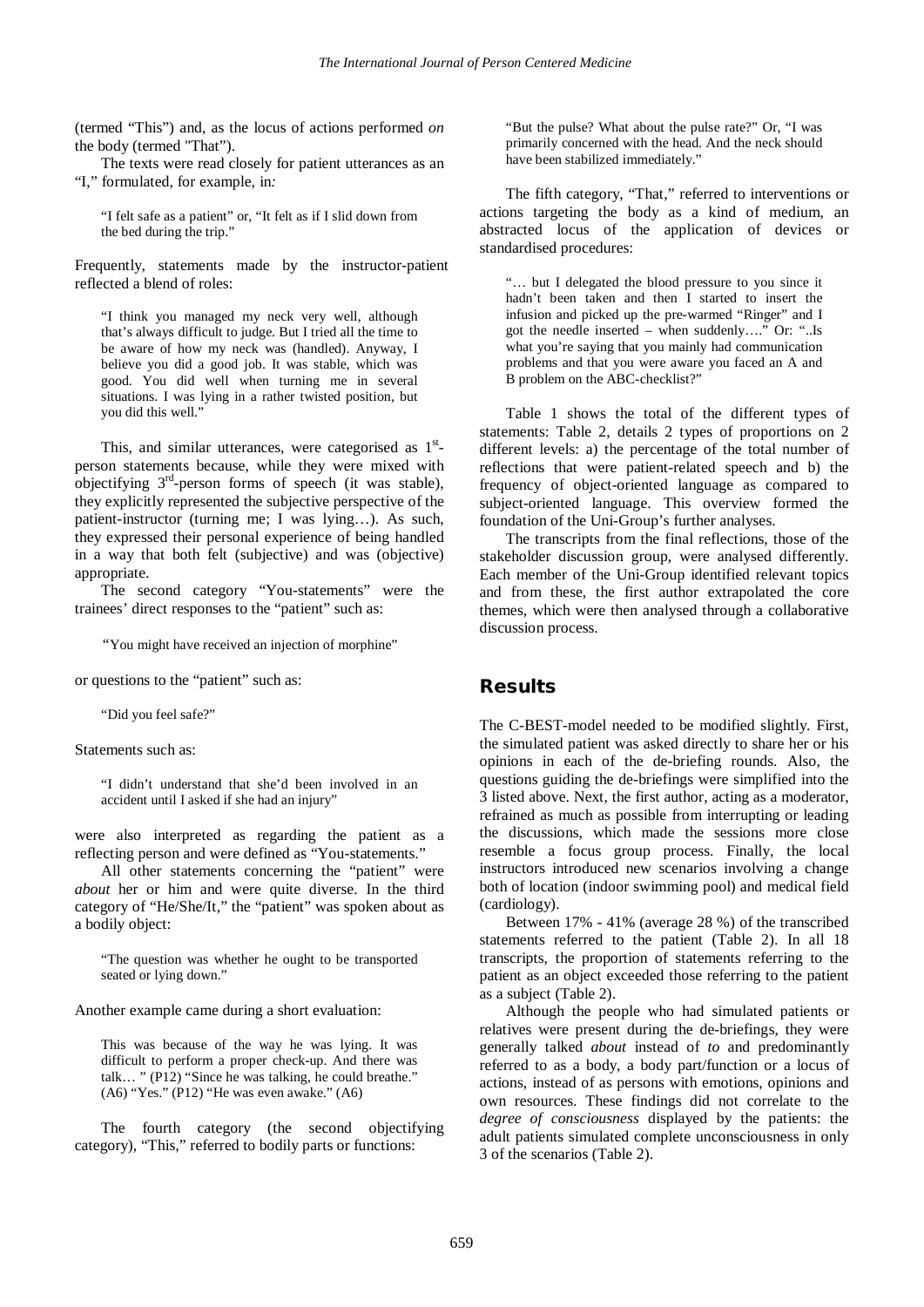#### Table 1 Amount of different statements

| Category of<br>statements  | I-statements | You-statements | He/She/It-statements | This-statements | That-statements |
|----------------------------|--------------|----------------|----------------------|-----------------|-----------------|
| Total number<br>$(n=1896)$ | 271          | 223            | 655                  | 353             | 394             |

#### Table 2 De-briefed scenarios with percentage of patient-related speech and factor of object-oriented speech compared to *subject-oriented* speech

| De-briefing<br>number | Scenario    | Degree of consciousness during Simulated<br>simulation | patient present<br>during<br>de-briefing | Percentage of total<br>speech<br>was patent-related | Factor of<br>object-oriented speech<br>compared to subject-<br>oriented speech |
|-----------------------|-------------|--------------------------------------------------------|------------------------------------------|-----------------------------------------------------|--------------------------------------------------------------------------------|
| $1 - 1$               | Α           | Mostly conscious                                       | Yes                                      | 23                                                  | 2,3                                                                            |
| $1 - 2$               | B           | Mostly conscious                                       | Yes                                      | 25                                                  | 12,6                                                                           |
| $2 - 1$               | B           | Mostly conscious                                       | Yes                                      | 26                                                  | 2,7                                                                            |
| $3 - 1$               | B           | Mostly conscious                                       | Yes                                      | 32                                                  | 3,0                                                                            |
| $3 - 2$               | F<br>(Ch/M) | (mannequin infant)                                     | No                                       | 37                                                  | 13,5                                                                           |
| 4-1                   | B           | Mostly unconscious                                     | Yes                                      | 26                                                  | 1,9                                                                            |
| $4 - 2$               | A           | Mostly unconscious                                     | Yes                                      | 18                                                  | 2,2                                                                            |
| $5-1$                 | B           | Mostly unconscious                                     | Yes                                      | 26                                                  | 3,8                                                                            |
| $6-1$                 | A           | Mostly unconscious                                     | Yes                                      | 17                                                  | 2,0                                                                            |
| $6-2$                 | B           | Mostly conscious                                       | Yes                                      | 20                                                  | 3,9                                                                            |
| $7 - 1$               | C           | Mostly conscious                                       | Yes                                      | 29                                                  | 2,1                                                                            |
| $7 - 2$               | G<br>(Ch/M) | (mannequin infant)                                     | Mother                                   | 40                                                  | 1,7                                                                            |
| 8-1                   | Α           | Fully unconscious                                      | Yes                                      | 30                                                  | 6,2                                                                            |
| $8 - 2$               | $H$ (Ch/F)  | (mannequin infant)                                     | Father                                   | 31                                                  | 3,8                                                                            |
| $9 - 1$               | D           | Mostly conscious                                       | Yes                                      | 29                                                  | 5,6                                                                            |
| $9 - 2$               | A           | Fully unconscious                                      | Yes                                      | 33                                                  | 3,5                                                                            |
| $10 - 1$              | C           | Mostly conscious                                       | Yes                                      | 41                                                  | 1,9                                                                            |
| $10 - 2$              | E           | Fully conscious                                        | Yes                                      | 17                                                  | 2,8                                                                            |

A: Person with post-accident, abdominal pain, in the waiting room with a relative. B: Person lying by the road, face down, wearing a helmet. C: Person with neck pain, lying on a staircase after a fall. D: Person found face down in a swimming pool. E: Person outside the clinic with intense chest pains. F: Immigrant mother arrives in a panic, with unconscious infant (Child/Mother). G: Mother arrives in a panic, carrying a seriously burnt infant (Child/Mother). H: Father arrives worried, carrying a seriously burnt infant. (Child/Father)

The shifts between the categories of speech were often gliding and could occur within the same sentence: a focus on the person or body narrowed to a focus on bodily parts/functions and, eventually, widened when a new speaker entered the discussion.

Furthermore, some interactive patterns were consistent. A particular kind of attention seemed to be paid to the "voice" of the *patient*-instructor during de-briefings. The group members became more engaged in discussion whenever comments on particular actions were made by patient-instructor as compared to when comments *on the same issue* were made by the instructor in the role of *observer*. A comment from the "patient" was rarely offered spontaneously but rather came in response to a direct question. This would seem to indicate that the patientinstructor was not highly identified with the role of "patient" during the de-briefings. In addition, team members rarely directed questions to the "patient."

A variety of topics were identified in the transcript of the stakeholders' discussion. Ambivalence was expressed

about addressing the simulated patient as a *person*, both in the opening lectures and the de-briefings, formulated as *a need for professional distance*. The group also emphasised that taking the right measures to preserve life and limb had *priority over* and needed to be attended to *before,*  interacting and communicating with the patient. Such interactions were spoken of primarily as synonymous with *comforting* the patient, the function which one paramedic proposed might be served by speaking-while-doing. One physician reported assuming that his previous trainings using mannequins had been so influential in shaping his habitual professional behaviour that they might also have impacted his responses during this more recent training on live persons. The group voiced their need for reflecting on the role they played during the simulations in statements such as, *"We're still digesting the simulations"* and, *"We're examining ourselves."* They acknowledged the patient-instructor's threefold role as colleague, instructor and representative of the patient's perspective. The discussion ended with the group's most experienced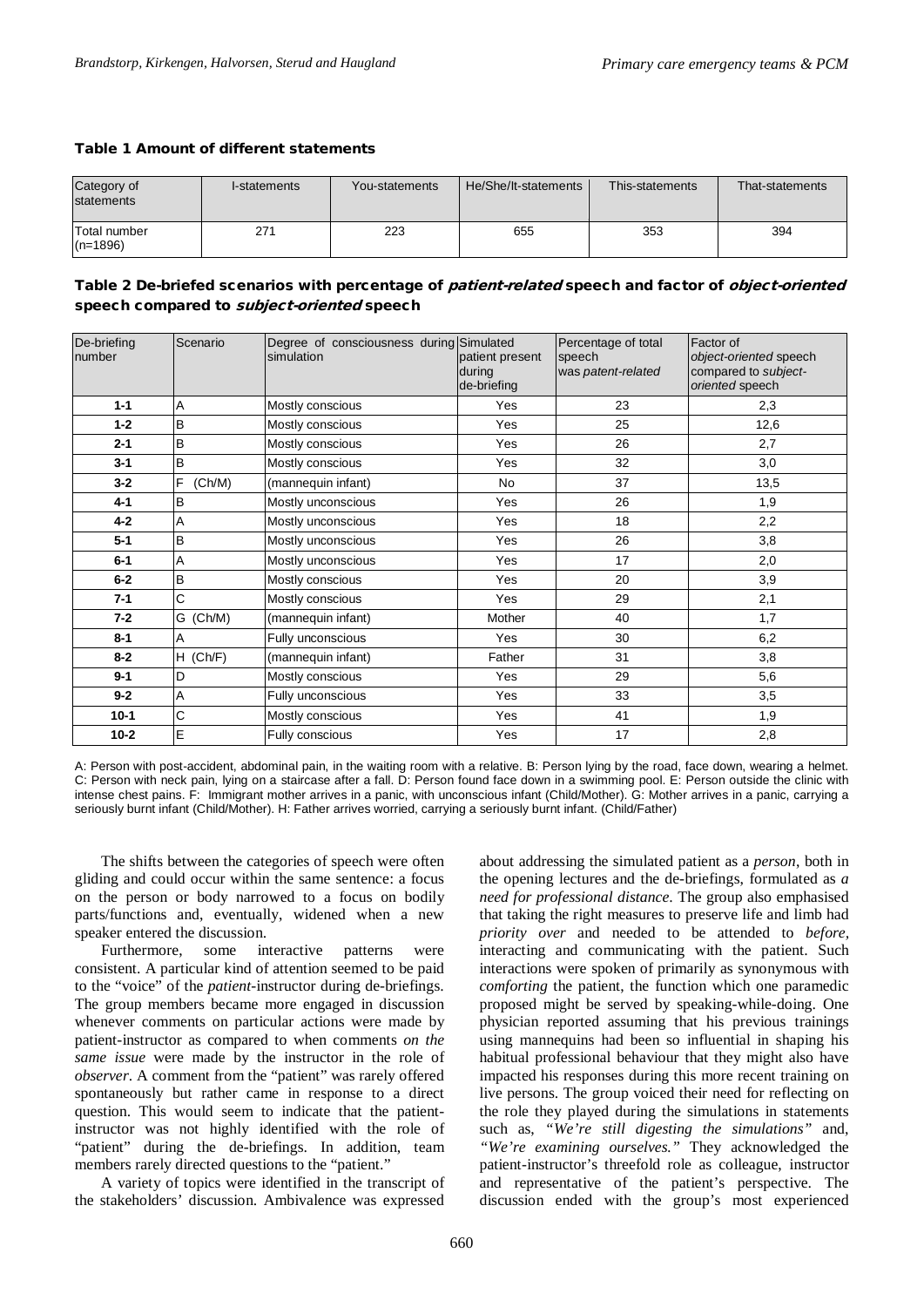instructor proposing to revise the preparatory lecture to focus more on team members' roles and interactions. No attention was given to questions regarding patient participation.

#### **Discussion**

The primary concern among the local stakeholders was that increased focus on the patient as a subject during critical phases of emergencies might negatively impact the objectifying tasks, the "assessments and management." This is a common concern. An interview study in a US emergency department showed that "personalising the patient" through allowing family members to be present during resuscitation was deemed by professionals to influence their work in an ambiguous manner [39]. A recent review, however, concludes that family presence does not adversely affect the efficiency of trauma resuscitation and should, therefore, be encouraged [40]. The significance of relating to the patient as a *person* during critical phases of medical emergencies has not yet been explored, either within "Patient Centred" or "Person Centered" medicine. Recent studies of distress-induced responses suggest, however, that it may be wise to include this perspective [27,41-43].

The stakeholders stressed the necessity of acting first with a "cool mind" and responding only afterwards with a "warm heart," with regarding the patient as a *person*. The transcripts from the trainings, however, reveal that the participants' "cool minds" and "warm hearts" were often expressed within the same sequence. Such rapid shifts were also observed during the simulations, indicating that the challenge is to achieve a proper balance between detached and engaged behaviour. This corresponds with Skjervheim's [37] claim that any social action involves people acting *both* as participating subjects *and* as objectifying observers. We believe this phenomenon to be underestimated in emergency medicine. This raises questions about how such insights might be integrated into training.

Documentation of the benefits of patients' engagement in their own healing is increasing, for example, in studies of patients' will to live [44], of involvement in decisionmaking during obstetric emergencies [27] and of appraisal of information in the acute phase of myocardial infarction [42]. Patient participation has also been associated with improvement of biomarkers of chronic diseases [45,46]. Such empirical evidence, as well as legal and ethical considerations, justifies considering whether and how, team training might involve the patient in an appropriate way. The preparatory lecture and de-briefing sessions could, for example, explicitly acknowledge the patient as a *person*, as endowed with unique values and competencies. The special attention paid to the *patient-*instructor's voice would suggest that patient competence is already acknowledged, though not yet named or thematised.

The stakeholders tended to voice their own needs to evaluate and take care of themselves. However, when these professionals were asked about their emotions during the

de-briefings, only a few were able to be specific. They spoke almost exclusively of "stress," although such wellknown bodily reactions to stress as increased heart rate and trembling hands [47] were never mentioned. Might the participants' consistently objectifying professional stance extend to include their relationship to their own emotional responses, perhaps as a coping strategy? If so, one might ask how well that functions for them. Team training settings could provide time and space to include *both*  patients *and* interacting professionals as persons so that more flexible, robust and appropriate coping strategies could evolve.

Systematic, organised group reflections on interaction are not common within primary care; our team training sessions were thus somewhat unusual settings for the participants. Unique discourses and patterns of behaving, thinking and speaking may well emerge from these sessions, most obviously during simulations, where time is *not* a critical factor. The challenge inherent in one situation was how to handle a person with an injured spine *gently*. The professionals had difficulty, however, shifting their perspective from needing to keep up a fast pace to allowing a slower and more gentle approach, despite reminders coming from a simulated dispatch centre. Just as in the case mentioned above, where enduring habits were formed during trainings using mannequins, the expectations and experiences engendered during these team trainings might also have a long-term impact. Learning acquired during challenging experiences, such as team trainings or real emergencies, can carry over into less dramatic or demanding settings.

The Norwegian regulations regarding training of interaction in primary care [3] are worded in a problematic way; they apply only to professionals. Similarly, the emphasis observed in a Norwegian focus group studying how physicians interpret the term "interaction" [48] was on structural issues and professional competence, rather than on exploring relational aspects in general or relationships to patients in particular. This is consistent with what was found in the previously mentioned plans, procedures and regulation documents [30-32] as well as in our transcripts. Our analysis showed the dominant discourse to be biomedical; whenever the patient was the topic, the majority of statements rendered her or him a *biological object*. We assume that the participating professionals, the first author included, regarded this particular type of reasoning and language as being most appropriate, precise and efficient. Even the patient-instructors contributed to maintaining this tendency by speaking primarily in their role as instructor; they spoke from the position of the patient, to whom they were lending their body and receptivity, only when they were explicitly invited to do so. The dominant medical discourse placed the patient in a less central position than we reckon to be beneficial for mobilising her or his resources. In short: the voice of medicine [49,50] overpowered the voice of the patient, even when her or his presence was explicitly acknowledged.

The strengths of the study's design were: a framework facilitating inter-professional praxis-near explorations and the opportunity to participate in and facilitate change, as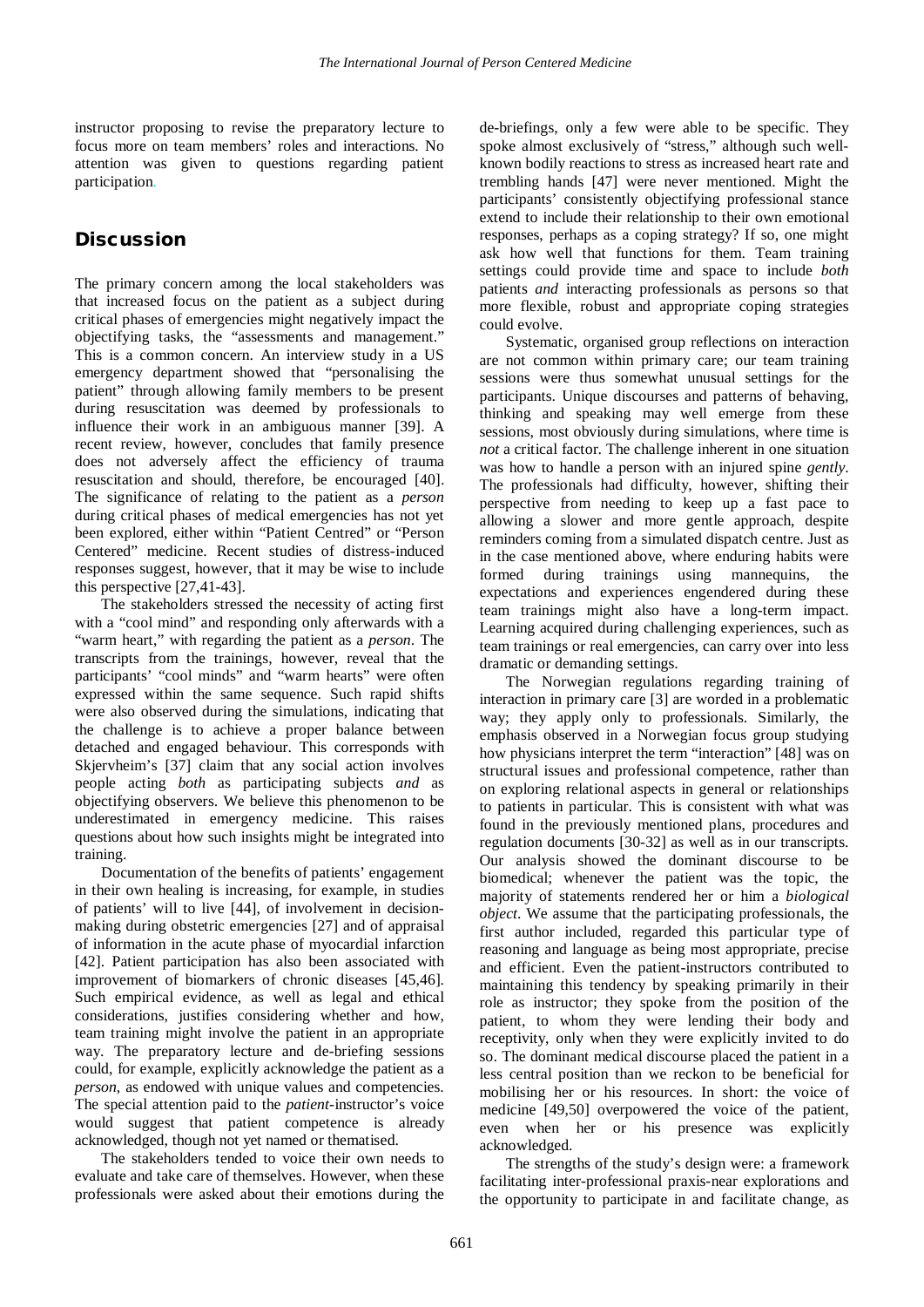well as the "thick descriptions" [51], made possible by inclusion of most of the local professionals throughout a 1 year training program. As an action research project, the limitations were the limited time available to observe any improvements and the less than ideal degree of local participation since the first author herself had formulated the research question. The study participants had been informed about our intentions to investigate their interactions during simulations by means of their own reflections. Presenting our preliminary findings concerning the *participating patient* to the stakeholders represented, in a sense, a "breaching experiment" [36]. Such "trouble making" in everyday settings can, however, make clear where the blind spots are in what otherwise seems well known - a first step toward change.

# **Conclusions**

Our analysis indicates that reflections on simulation training in primary care emergency teams are framed predominantly in a language that objectifies both the patient and the professionals. Even those professionals who lend their bodies to represent the patient during simulations contribute more to language *about* the patient than they do to providing the patient a voice. The local stakeholders were ambivalent about increasing the focus on the patient as a person when it was not of clear benefit to the patient and when it might impact negatively on "assessments and management" during the most critical phases. However, the prevailing objectifying language may well suppress insights that patient participation could potentially prove beneficial for both patients and professionals as persons, those who share the crisis in emergencies. The powerful structures underlying the demonstrated dominance of the voice of medicine over the voice of the patient's lifeworld can not be altered simply by the revision of team training practices alone. This power is being challenged by medical science itself as a growing body of evidence emerges regarding the beneficial impact of patient involvement. For future improvement, current emergency team trainings, characterised by increasing medical sophistication and professional competence, ought also to be enriched by increased focus on the role of the patient.

# References

[1] Ministry of Health and Care Services. (1999). LOV-1999-07-02-64: Act on Health Personnel.

[2] Ministry of Health and Care Services. (1999). LOV-1999-07-02-63: Act on Patient's and Users Rights.

[3] Ministry of Health and Care Services. (2005). FOR-2005-03-18-252 Regulation on demands for prehospital emergency medicine (Forskrift om krav til akuttmedisinske tjenester utenfor sykehus).

[4] Chakravarthy, B., Ter Haar, E., Bhat, S.S., McCoy, C.E., Denmark, T.K. & Lotfipour, S. (2011). Simulation in medical school education: review for emergency medicine. *Western Journal of Emergency Medicine* 12 (4) 461-466.

[5] Weaver, S.J., Salas, E., Lyons, R., Lazzara, E.H., Rosen, M.A., Diazgranados, D., Grim, J.G., Augenstein, J.S., Birnbach, D.J. & King, H. (2010). Simulation-based team training at the sharp end: A qualitative study of simulation-based team training design, implementation, and evaluation in healthcare. *Journal of Emergencies, Trauma and Shock* 3 (4) 369-377.

[6] Austin, Z., Dolovich, L., Lau, E., Tabak, D., Sellors, C., Marini, A., Kennie, N. & Dan, L. (2005). Teaching and assessing primary care skills: the family practice simulator model. *American Journal of Pharmaceutical Education* 69 (4) 500-507.

[7] Jacobsen, T. (2010). Fiction based communication training in medical education - with the use of theatrical tools (Fiksjonsbasert kommunikasjonstrening i medisinsk utdannelse - med bruk av teaterfaglige virkemidler). Bergen: University of Bergen.

[8] Dieckmann, P., Friis, S.M., Lippert, A. & Østergaard, D. (2009). The art and science of debriefing in simulation: Ideal and practice. *Medical Teacher* 31, e287-e294.

[9] Kneebone, R.L. (2006). Crossing the line: simulation and boundary areas. *Simulation in Healthcare* 1 (3) 160- 163.

[10] Nestel, D.F., Black, S.A., Kneebone, R.L. & Wetzel, C.M. (2008). Simulated anaesthetists in high fidelity simulations for surgical training: feasibility of a training programme for actors. *Medical Teacher* 30 (4) 407-413.

[11] Wisborg, T., Brattebo, G., Brattebo, J. & Brinchmann-Hansen, A. (2006). Training multiprofessional trauma teams in Norwegian hospitals using simple and low cost local simulations. *Education for Health* 19 (1) 85-95.

[12] Schön, D.A. (1983). The Reflective Practitioner. London, UK: Ashgate Publishing.

[13] Utsi, R., Brandstorp, H., Johansen, K. & Wisborg, T. (2008). Training in multiprofessional emergency medicine in primary health care. *Tidsskrift for Den Norske Legeforening* 128 (9) 1057-1059.

[14] Bardes, C.L. (2012). Defining "Patient-Centered Medicine". *New England Journal of Medicine* 366, 782- 783.

[15] Starfield, B. (2011). Is patient-centered care the same as person-focused care? *The Permanente Journal* 15 (2) 63-69.

[16] Cassell, E.J. (2010). The person in medicine. *International Journal of Integrated Care* 10 (Supplement) e019.

[17] Miles, A. & Mezzich, J.E. (2011). The care of the patient and the soul of the clinic: person-centered medicine as an emergent model of modern clinical practice. *International Journal of Person Centered Medicine* 1 (2) 207-222.

[18] Getz, L., Kirkengen, A.L. & Ulvestad, E. (2011). The human biology - saturated with experience. *Tidsskrift for Den Norske Legeforening* 131 (7) 683-687.

[19] Horvath, A. (2006). The alliance in context: accomplishments, callenges, and futuure directions. *Psychotherapy: Theory, Research, Practice, Training* 43 (3) 258-263.